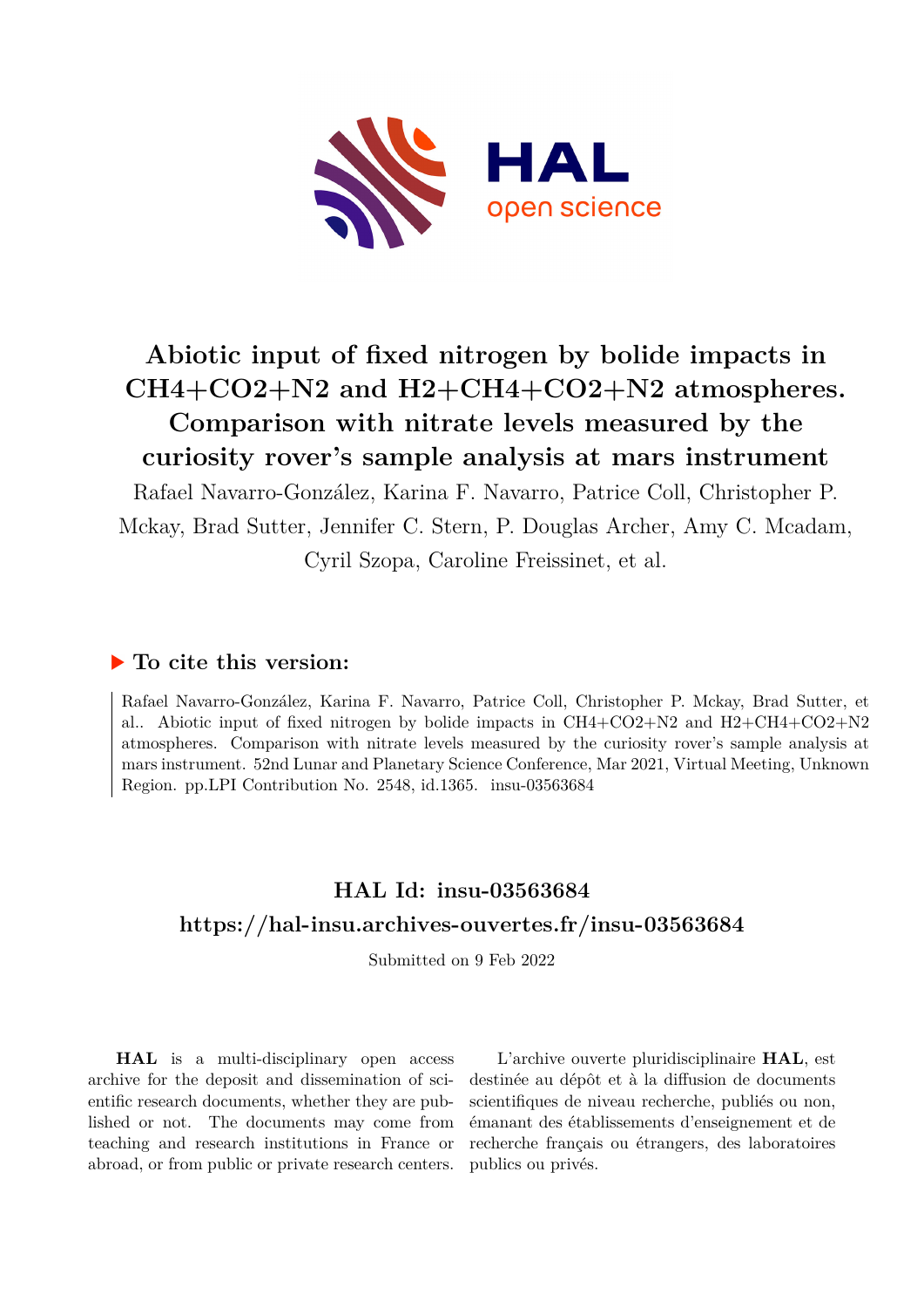**ABIOTIC INPUT OF FIXED NITROGEN BY BOLIDE IMPACTS IN CH4+CO2+N<sup>2</sup> AND H2+CH4+CO2+N<sup>2</sup> ATMOSPHERES. COMPARISON WITH NITRATE LEVELS MEASURED BY THE CURIOSITY**  ROVER'S SAMPLE ANALYSIS AT MARS INSTRUMENT. R. Navarro-González<sup>1</sup>, K. F. Navarro<sup>1</sup>, P. Coll<sup>2</sup>, C. P. McKay<sup>3</sup>, B. Sutter<sup>4</sup>, J. C. Stern<sup>5</sup>, P. D. Archer<sup>4</sup>, A. C. McAdam<sup>5</sup>, C. Szopa<sup>6</sup>, C. Freissinet<sup>6</sup>, H. B. Franz<sup>5</sup>, A. Buch<sup>7</sup>, B. D. Prats<sup>8</sup>, M. Millan<sup>9</sup>, J. L. Eigenbrode<sup>5</sup>, D. Coscia<sup>10</sup>, S. Teinturier<sup>5</sup>, J.-Y. Bonnet<sup>10</sup>, D. P. Glavin<sup>5</sup>, A. J. Williams<sup>11</sup>, F. Raulin<sup>2</sup>, M. Cabane<sup>6</sup>, D. W. Ming<sup>12</sup>, C. A. Malespin<sup>5</sup>, P. Mahaffy<sup>5</sup>, F. J. Martín-Torres<sup>13</sup>, M.-P. Zorzano-Mier<sup>13</sup>, S. Atreya<sup>14</sup>, A. Fraeman<sup>15</sup>, and A. R. Vasavada<sup>16</sup>, <sup>1</sup>Universidad Nacional Autónoma de México (navarro@nucleares.unam.mx), <sup>2</sup>Université Paris-Est Créteil, <sup>3</sup>NASA Ames Research Center, <sup>4</sup>Jacobs, NASA Johnson Space Center, <sup>5</sup>NASA Goddard Space Flight Center, <sup>6</sup>Université Versailles Saint-Quentin, <sup>7</sup>Ecole Centrale Paris, <sup>8</sup>NASA GSFC/eINFORMe, Inc., <sup>9</sup>Georgetown University, <sup>10</sup>Université Paris-Saclay, <sup>11</sup>University of Florida, <sup>12</sup>NASA Johnson Space Center, <sup>13</sup>University of Aberdeen, <sup>14</sup>University of Michigan at Ann Arbor, <sup>15</sup>NASA Jet Propulsion Laboratory, and <sup>16</sup>California Institute of Technology.

**Introduction:** The evidence for liquid water on early Mars implies that the atmosphere was denser and contained greenhouse gases that allowed for a wet and warmer climate with a faint young Sun [1]. A possible solution for the martian climate puzzle is the presence of 10–20% molecular hydrogen  $(H<sub>2</sub>)$  from volcanic emissions that would have warmed the atmosphere episodically by collision‐induced absorption (CIA) with  $CO_2$  [2-6] or N<sub>2</sub> [6-7]. An alternative warming scenario is the presence of methane ( $CH<sub>4</sub>$ ~10%) or  $CH<sub>4</sub>-H<sub>2</sub>$  mixtures due to  $CO<sub>2</sub>-CH<sub>4</sub> CIA$  in the 250–500 cm<sup>-1</sup> spectral window [3,7-8]. The N<sub>2</sub>–CH<sub>4</sub> CIA is significantly weaker than with  $CO<sub>2</sub>$  [7]. CH<sub>4</sub> could have been outgassed by volcanoes if the mantle was oxygen-poor [9,10]. Additionally, serpentinization of ferromagnesian minerals could have led to localized subsurface sources of  $CH_4$  and  $H_2$  [11,12] and contributed to episodic outbursts during chaotic transitions of the mean obliquity of the planet leading intermittent excursions to a warm and wet climate [13].

In addition to its greenhouse effect,  $CH<sub>4</sub>$  may have had a role in nitrogen (N) fixation in the martian atmosphere,  $e.g.,$  the conversion of  $N_2$  into fixed and reactive forms of N, such as nitric oxide (NO) and hydrogen cyanide (HCN) by high energy processes. The key parameters determining the type of N species formed and their rates of fixation are the ratios of carbon (C), oxygen (O), and hydrogen (H) atoms in the atmosphere [14-17]; for example, a  $CH_4$ - $H_2$ -rich atmosphere (high C and H) produces reduced forms of fixed N, such as HCN [14,15], while neutral  $(CO<sub>2</sub>)$  or oxidized atmospheres  $(O_2)$  generate oxidized forms of fixed N, such as NO [16]. We have previously investigated the efficiency of N fixation by bolide impacts in  $CO_2$ -N<sub>2</sub> martian atmospheres with or without  $H_2$ . Surprisingly, NO was produced more efficiently in 20%  $H_2$  in spite of it being a reducing agent and not likely to increase the rate of nitrogen oxidation [17]. Here we present experimental data and

theoretical calculations that investigate the efficiency of N-fixation by bolide impacts in 10% CH<sub>4</sub> and 5%  $CH_4$ -5%  $H_2$  in  $CO_2$ -N<sub>2</sub> atmospheres. In addition, we compare the N-fixation rate by bolide impacts with the levels of nitrates present in the rocks examined by the Curiosity rover along the stratigraphic column from John Klein to Mary Anning.

**Laboratory simulations:** Simulated atmospheres were prepared with a mixture composed of  $CH<sub>4</sub>$  (10%) or CH<sub>4</sub> (5%)-H<sub>2</sub> (5%) in CO<sub>2</sub> (0-100%) and N<sub>2</sub> (0-100%) using a computerized gas‐blending system [17]. Bolide impacts were simulated in the laboratory using a pulsed laser Nd-YAG beam at 1 bar [18]. The gases were analyzed by gas chromatography (GC) coupled to mass spectrometry (MS) using electron impact [17].

**Theoretical modeling:** The energy yield for the production of NO generated by bolide impacts was estimated following the model of Chameides *et al.* [19] according to the following equation [17]:

$$
E_{\rm NO}\textcolor{black}{=}\frac{\textcolor{red}{0.5\times N_{\rm A}\times f_{\rm NO}(\textcolor{black}{\textbf{T}_{\rm F}})}}{\textcolor{black}{\textbf{T}_{\rm F}\times (n\textcolor{black}{\textbf{CO}_2}\textcolor{black}{Cp\textcolor{black}{\textbf{CO}_2}}+n\textcolor{black}{N_2}\textcolor{black}{Cp\textcolor{black}{N_2}}+n\textcolor{black}{\textbf{CH}_4}\textcolor{black}{Cp\textcolor{black}{\textbf{H}}}}\textcolor{black}{\textbf{T}_{\rm F}\textcolor{black}{\textbf{H}}}}\frac{\textcolor{red}{0.5\times N_{\rm A}\times f_{\rm NO}(\textcolor{black}{\textbf{T}_{\rm F}})}}{\textcolor{red}{\textbf{T}_{\rm F}\times (n\textcolor{black}{\textbf{CO}_2}\textcolor{black}{Cp\textcolor{black}{\textbf{CO}_2}}+n\textcolor{black}{\textbf{N}_2}\textcolor{black}{Cp\textcolor{black}{N_2}}+n\textcolor{black}{\textbf{CH}_4}\textcolor{black}{Cp\textcolor{black}{\textbf{H}}}}\textcolor{black}{\textbf{T}_{\rm F}\textcolor{black}{\textbf{T}_{\rm F}}}}
$$

Where,  $E_{NO}$  is the number of NO molecules produced per joule; N<sub>A</sub> is the Avogadro constant;  $f_{NO}(T_F)$  is the nitric oxide equilibrium mixing ratio at the freeze-out temperature  $(T_F)$ ; *n* is the mole fraction of the gas in the mixture; and *Cp* is the specific heat at constant pressure.  $f_{NO}(T_F)$  was computed using FactSage, a thermodynamic-based equilibrium speciation program [20].

**Martian samples:** Evolved gas analyses of the drilled rock samples by the Sample Analysis at Mars Instrument were conducted from  $40^{\circ}$ C to ~860 $^{\circ}$ C with a ramp rate of  $35^{\circ}$ C/min under reduced pressure (~25 mbar) using a He flow of ~0.8 cm<sup>3</sup>/min, and the evolved gases were analyzed by electron impact MS.

**Results and Discussion:** Figure 1 shows the experimental and predicted  $E_{NO}$  values as a function of  $CO_2/(CO_2+N_2)$  ratio by shockwaves in simulated